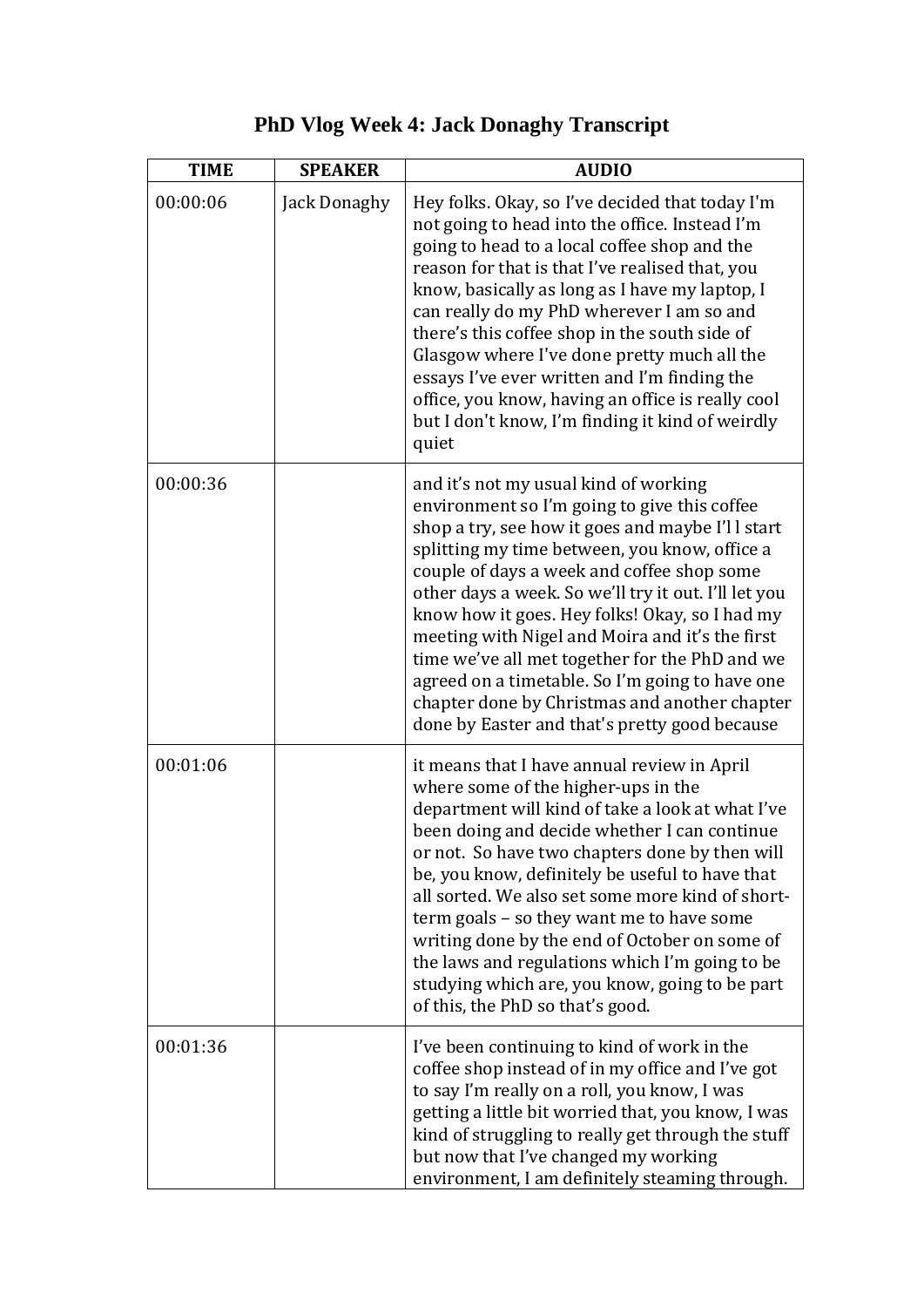|          | So absolutely feeling good, feeling positive,<br>getting a lot of work done and yeah, so I'll talk<br>to you guys soon. Okay folks so what I'm going<br>to do now is I'm going to show guys                                                                                                                                                                                                                                                                                                                                                                                                  |
|----------|----------------------------------------------------------------------------------------------------------------------------------------------------------------------------------------------------------------------------------------------------------------------------------------------------------------------------------------------------------------------------------------------------------------------------------------------------------------------------------------------------------------------------------------------------------------------------------------------|
| 00:02:06 | some of the tools that I've been using and that I<br>find really useful and which I think are going to<br>be a real asset to make my PhD. So let's jump<br>right in. The first thing that I really want to talk<br>about is I think it's really important for people<br>to have a decent app that they can use to take<br>notes, you know, just a way to get stuff out of<br>your head and to get stuff out of notebooks that<br>are strewn all over the place and to get them<br>into a kind of central repository which is easy<br>to access from anywhere and the programme<br>that I use |
| 00:02:36 | for this is Microsoft One Note. There is another<br>really popular one called Ever Note but I chose<br>One Note because I just found that I really liked<br>the way that it lays everything out in a kind of<br>notebook-like fashion and I'm going to show<br>you guys how I used it for my Master's Degree<br>as opposed to my PhD because I've not really<br>fleshed out my PhD notebook yet. So this is<br>what my Master's notebook looked like and you<br>can see here I have my kind of section tabs up<br>here which you might, you know, have in a<br>normal notebook,              |
| 00:03:06 | you know, these all corresponded to a course<br>that I was taking and this is my Urban Theory<br>and Research course and you can see here at<br>the top of every down here at the top of<br>every section I had just the course outline and<br>just kind of general notes of importance for the<br>course. You can see here I have assignment<br>hand-in dates, the reading that I had to do,<br>some things about the assessments, I had the<br>core reading down here that I had to remember<br>and I also copied in the                                                                   |
| 00:03:36 | whole course outline and the really cool thing<br>about this is that it's not only available on my<br>own MacBook, it's also available, you know, on<br>your iPhone, your iPad, PCs, anywhere. You can<br>also get it on the web which is great. So that's<br>One Note and just one more cool thing, you can                                                                                                                                                                                                                                                                                 |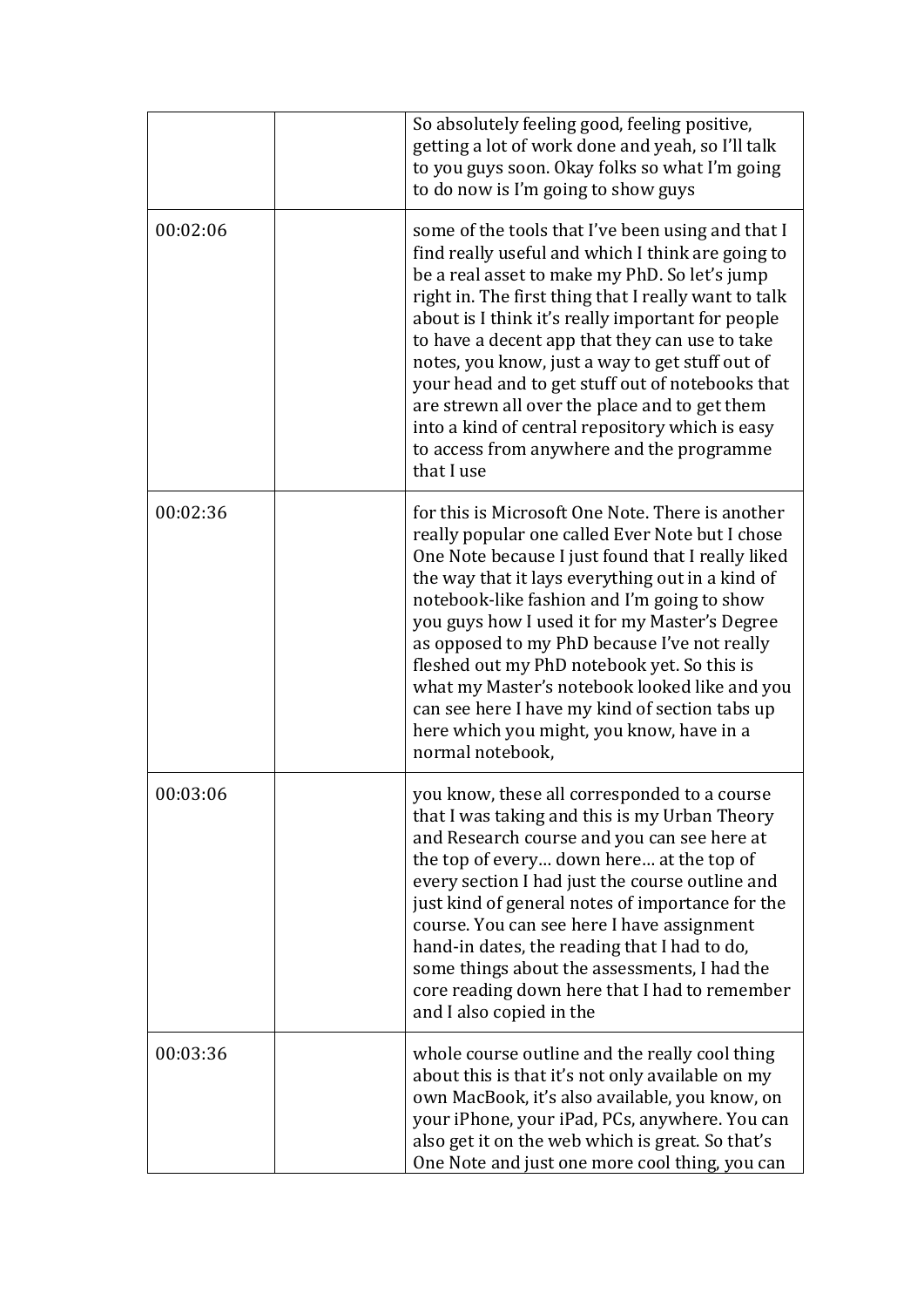|          | use it for kind of big things you have to<br>remember like this and because you can get it<br>from anywhere, you can do stuff like just copy<br>in books that you need to get. So for example I<br>was at my desktop one day and I thought, "I<br>have to get all the books," so I just                                                                                                                                                                                                                                                                                     |
|----------|-----------------------------------------------------------------------------------------------------------------------------------------------------------------------------------------------------------------------------------------------------------------------------------------------------------------------------------------------------------------------------------------------------------------------------------------------------------------------------------------------------------------------------------------------------------------------------|
| 00:04:06 | copied and pasted them from the library<br>website as I found them, went straight up to the<br>library and because you can see here I had the<br>shelf numbers, I was able to just pull them up<br>on my phone and see exactly where they were<br>so that was really useful and I really<br>recommend you get something like this. Okay,<br>so another application that I want to talk about<br>is I want to talk about the importance of having<br>a decent article and PDF manager. So just to<br>give you guys an idea what I'm talking about<br>and why it's important, |
| 00:04:36 | here's an example of how I did stuff during my<br>under-graduate degree. So you can see this is<br>one of the courses I took and you can see here I<br>have, you know, a kind of filing system and I<br>have PDFs strewn all over the place. So just<br>looking here, you can see there's no real order<br>in the way that I titled these, you know, this<br>one's titled by author and year whereas this<br>one is just the title, you know, trying to find<br>stuff in here was definitely quite difficult. So the<br>way I got around that is by using some kind of      |
| 00:05:06 | PDF Manager and the one that I use is called<br>Papers but there are other ones out there.<br>There's some free ones including Mendeley<br>which I know is really popular and this is just a<br>really nice way of keeping all your stuff<br>together. You can see here everything is<br>organised nicely. You've got the titles, you've<br>got the journal name, you can have the author's<br>name here. I've not quite got everything set out<br>right so there's not necessarily author names<br>on all of them yet but there will be soon and<br>one nice thing you can |
| 00:05:36 | do is you can actually look and you can easily<br>highlight stuff that's important and you can also<br>bring up notes, you can put notes in. So for<br>example here, just under half of landlords are                                                                                                                                                                                                                                                                                                                                                                       |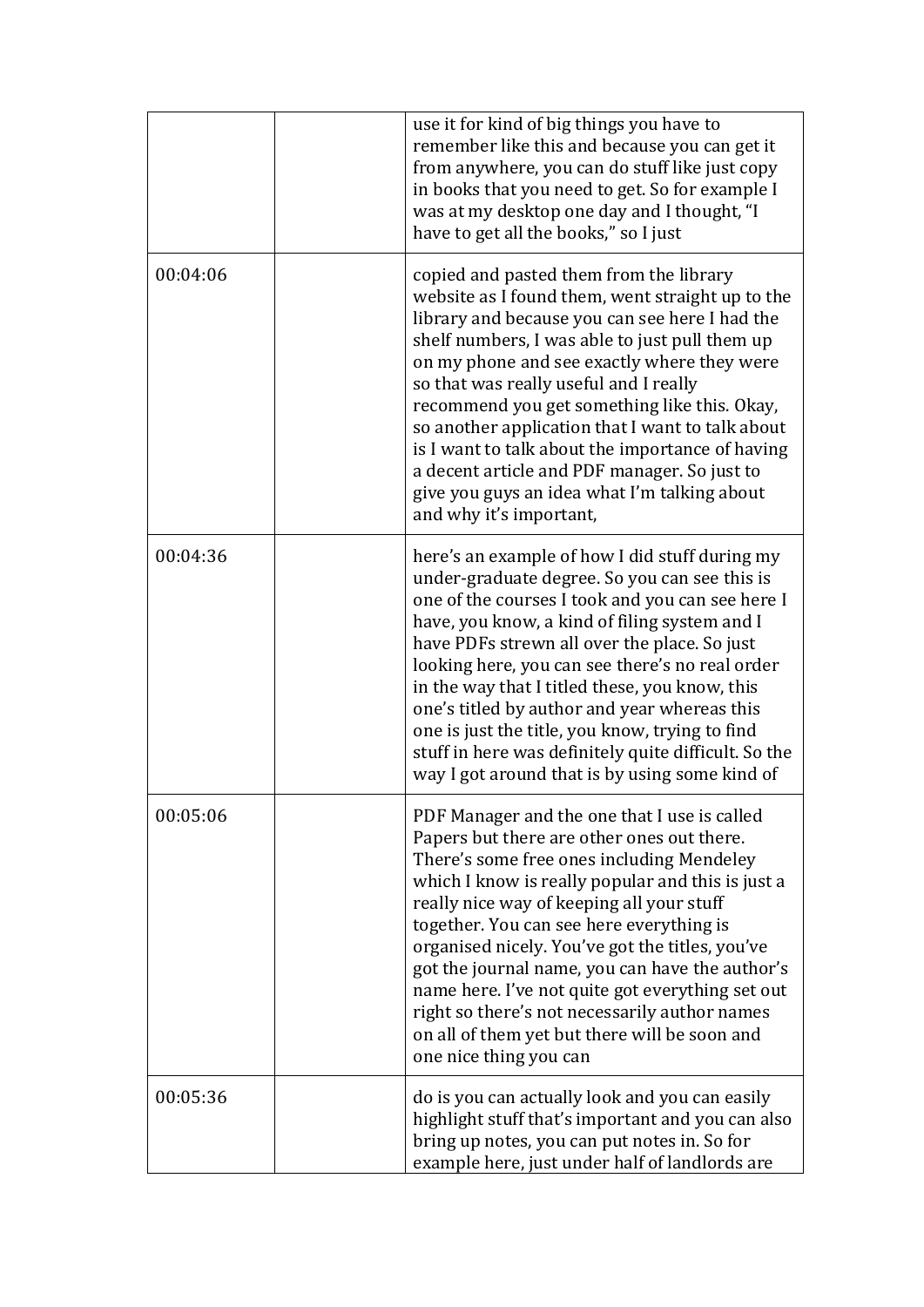|          | private individuals. I thought that was<br>surprisingly low, I thought it would be much<br>more than that so I took al ittle note there just<br>to remind me. So that is Papers - another good<br>thing about this is it synchronises all your files<br>to Drop Box so you can access them on the Mac,<br>on the PC, on your iPhone, on your iPad. It<br>works really great, especially if you're kind of<br>out and about                                                                                                                                                                                                        |
|----------|-----------------------------------------------------------------------------------------------------------------------------------------------------------------------------------------------------------------------------------------------------------------------------------------------------------------------------------------------------------------------------------------------------------------------------------------------------------------------------------------------------------------------------------------------------------------------------------------------------------------------------------|
| 00:06:06 | and not necessarily always working from the<br>same spot. So check out Papers or Mendeley.<br>There are other ones like N-Note, Zotero. Check<br>them all out and see which one works best for<br>you. Hey folks! Okay, that is me at the end of my<br>PhD video blogging journey. It's been great fun<br>and at this last clip, I just want to tell you guys a<br>little bit of my experience of the PhD<br>application process and hopefully you'll find it<br>useful and be able to learn something from it.<br>So the first thing I'm going to talk about is                                                                  |
| 00:06:36 | finding PhD opportunities. The way that, you<br>know, if you're looking for PhD funding, there<br>are a couple of things that you're just going to<br>have to run through because they're, you know,<br>the A really good ways to find PhDs are to<br>check out aggregator websites, so things like<br>jobs.ac.uk, you know, if you've got some<br>departments in mind that you're interested in<br>applying to, make sure you check out their<br>newsfeeds or blogs, get on their email<br>newsletter system because they'll be<br>publicising any opportunities that come up.<br>also, you know, apply to your Research Council |
| 00:07:06 | for funding. Research Council funding is super<br>competitive but if you don't apply for it, you're<br>definitely not going to get it. So get an<br>application in and the worse thing they can say<br>is, "No." But for me, by far the most useful way I<br>found of getting information about PhD funding<br>was simply letting people know that I was<br>interested in doing a PhD and because I was<br>still at Uni when I applied to do a PhD, you<br>know, I let my Professors know, I let people in<br>department know, I let my Supervisors know<br>and the actual the                                                    |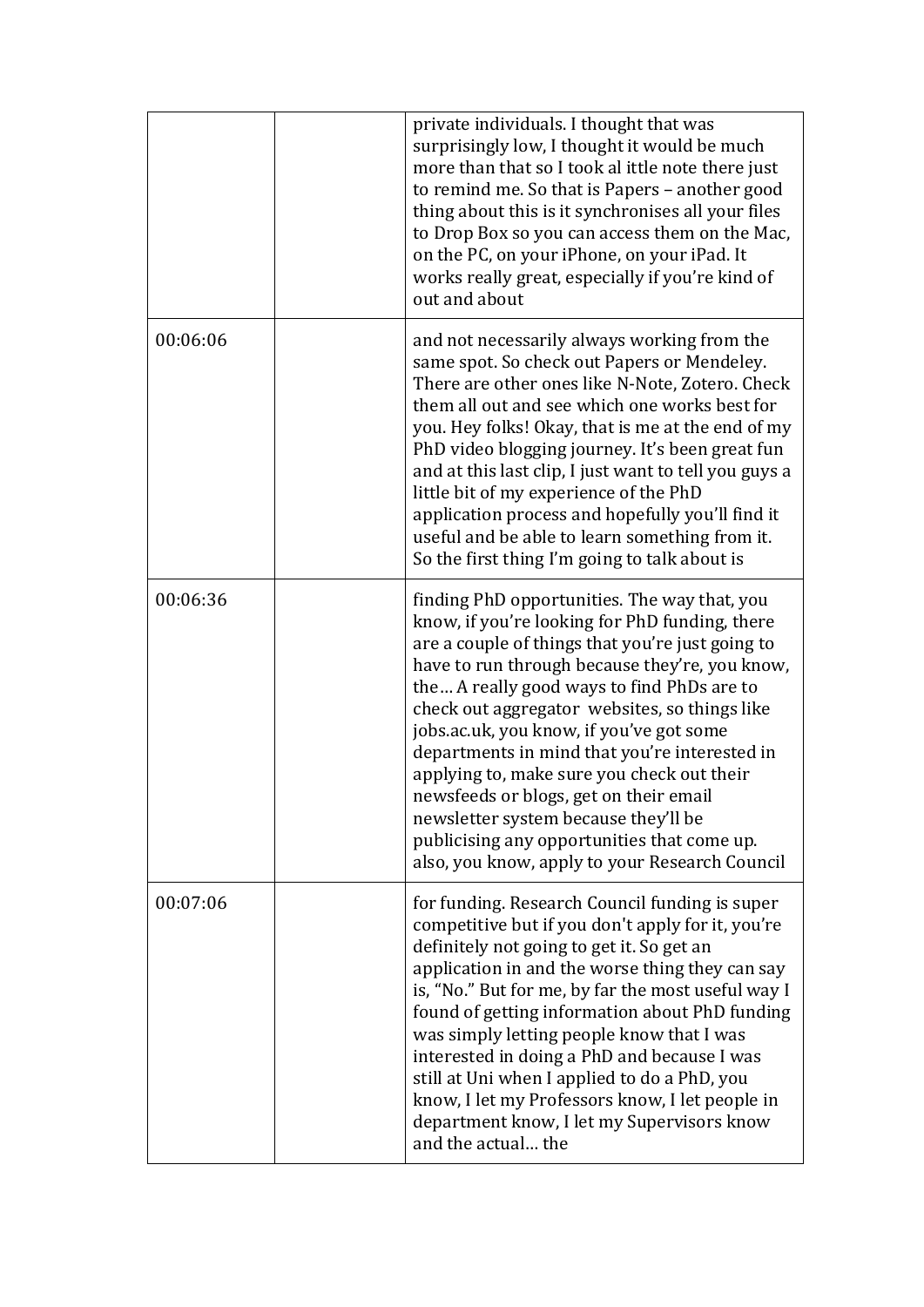| 00:07:36 | funding that I got was through someone found<br>out about this funding opportunity, told me<br>about it, I applied and I got it and if they hadn't<br>told me about that funding opportunity, I<br>probably wouldn't be here. So make sure you<br>let people know and hopefully they'll send good<br>stuff your way. In terms of actually putting your<br>application together, that's a much harder thing<br>to talk about because every application is going<br>to be different, every field's going to be<br>different, applications within the same field are<br>all going to be different. The number one tip I<br>got which I think was useful was get to the<br>point |
|----------|------------------------------------------------------------------------------------------------------------------------------------------------------------------------------------------------------------------------------------------------------------------------------------------------------------------------------------------------------------------------------------------------------------------------------------------------------------------------------------------------------------------------------------------------------------------------------------------------------------------------------------------------------------------------------|
| 00:08:06 | quickly and then, you know, talk about all the<br>justifications, etc. So get your research question<br>in there near the beginning, don't leave it until<br>the middle or the end. Get in there, tell them<br>what you're going to do and then justify why<br>you're doing it, etc. Now interviews -<br>interviews for me were tough. I spent a good<br>chunk of time before my interviews Googling,<br>you know, PhD interview tips, what kind of<br>questions they ask at PhD interviews and I've<br>got to say                                                                                                                                                           |
| 00:08:36 | That was time utterly wasted. The tips that I got<br>online, the things that they said they were going<br>to ask through it on these websites, those<br>questions did not come up at all. So I think<br>those kind of things were geared more towards<br>a U.S PhD where maybe, you know, you don't go<br>in with a fully fleshed out project or maybe you<br>spend your first year coming up with your<br>project. I was going in with a project in mind<br>and I had already, you know, written about it in<br>my application. So they were much more<br>interested                                                                                                        |
| 00:09:06 | in finding out about the project than about me,<br>you know, they wanted to know a bit about me<br>but they wanted to know the ethical issues that<br>were going to come up in the project. They<br>wanted to know the theoretical basis that I was<br>going to be using in the project and stuff like<br>that and I wasn't really prepared for that. And,<br>you know, those kind of questions can be quite<br>difficult to prepare for because, you know,                                                                                                                                                                                                                  |